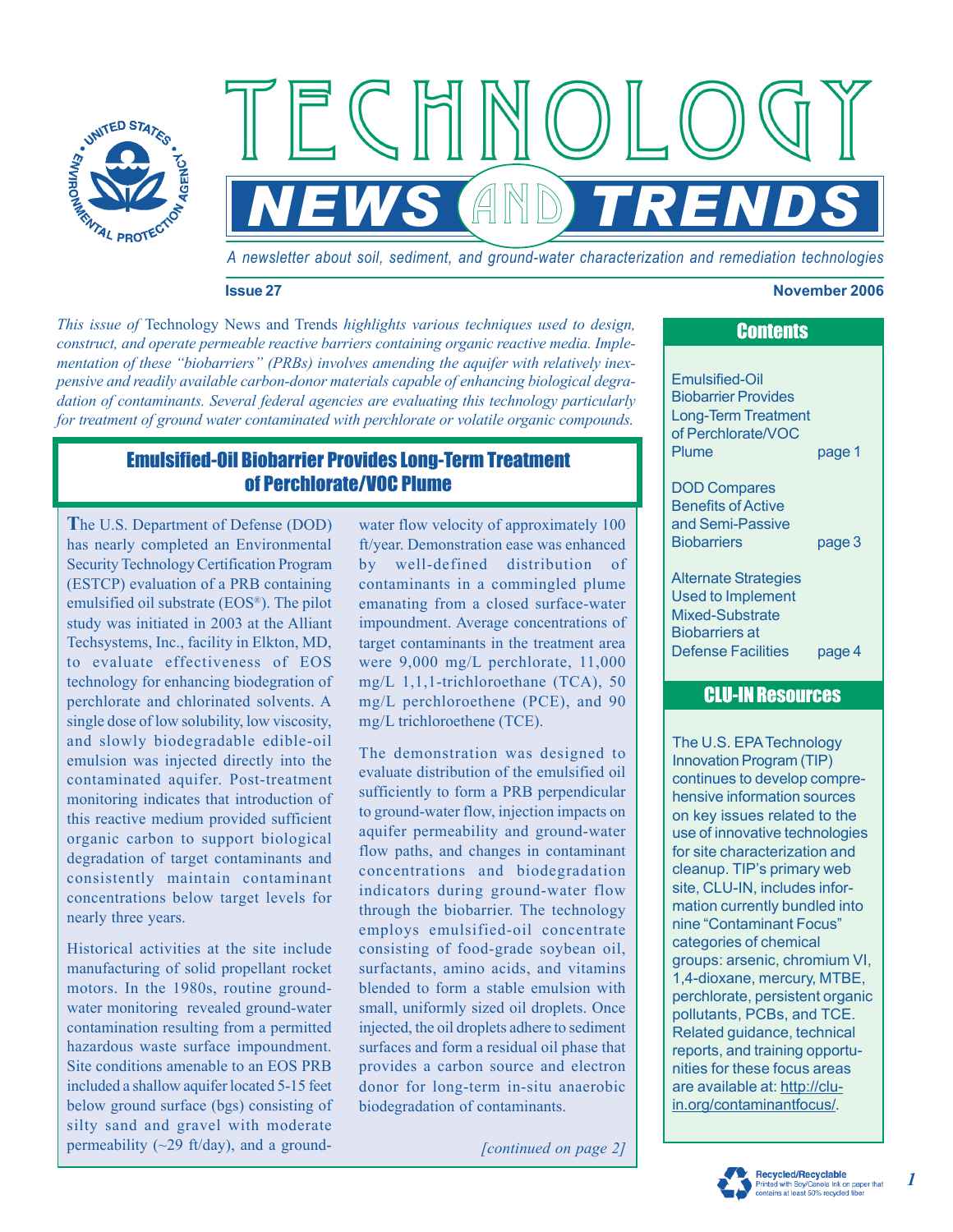#### *[continued from page 1]*

In October 2003, the biobarrier was constructed approximately 150 feet downgradient from a former source area. A Geoprobe® was used to install ten injection wells 5 feet on center to a depth of 15 feet bgs. Each well was constructed with 10 feet of 0.02-inch slotted screen and casing to the surface, and finished with a sand pack and bentonite seal. The injection setup included minimal equipment: a temporary solution mixing/holding tank, a gasoline-powered transfer pump, injection hoses, flow meters, pressure gauges, and valves. Over two days, a two-person crew injected a total of 55 gallons of diluted emulsion (1:4 EOS and water) into each of the 10 wells, followed by 165 gallons of chase water to distribute and immobilize the emulsion. Soil sampling showed that the oil was distributed between the injection wells and up to 10 feet downgradient, forming a uniform PRB approximately 50 feet wide and 10 feet thick along the direction of ground-water flow.

Ground-water conditions upgradient of the barrier generally were oxidative with elevated dissolved oxygen (DO >2 mg/L), positive oxidation/reduction potential (ORP >100 mV), and measurable nitrate  $(9.5 \text{ mg/L})$  and sulfate  $(35 \text{ mg/L})$ . Emulsion injection resulted in anaerobic conditions within and immediately downgradient of the barrier, with a rapid decline in ORP, DO, nitrate, and sulfate. Dissolved manganese and iron increased shortly after emulsion injection followed by slower production of methane. Within five days of the injection, perchlorate concentrations in injection

*Figure 1. Perchlorate concentrations decreased to below the detection limit, and 1,1,1-TCA concentrations decreased more than 95% in ground water 20 feet downgradient of the Alliant Techsystems biobarrier.*

wells and monitoring wells 12 feet downgradient decreased more than 99%. One month after the injection, 1,1,1-TCA concentrations in the injection and downgradient wells began to decrease with concurrent production of 1,1-dichloroethane (1,1-DCA) and chloroethane.

Though implemented on only a pilot scale, this ground-water treatment approach continues to promote contaminant degradation, and additional injections have not been required. Two and a half years after the only emulsion injection, monitoring wells 20 feet downgradient of the barrier show perchlorate concentrations remaining below the analytical detection limit  $(\leq 4 \mu g/L)$  and 1,1,1-TCA concentration reductions exceeding 95% (Figure 1). Hydraulic conductivity measurements indicate emulsion injection has resulted in some decline in hydraulic conductivity due to biomass growth and/or gas production. Tracer tests and detailed mapping of the perchlorate distribution indicate, however, that the change in hydraulic conductivity has not adversely impacted barrier performance or caused significant flow around the barrier. Monitoring will

continue until late 2007 to obtain additional information on barrier longevity.

Installation of the pilot-scale PRB, including two drums of EOS concentrate, cost approximately \$23,000 (\$46/ft<sup>2</sup> of barrier). Significant economies of scale are anticipated for installation of larger barrier systems involving wider well spacing. For example, the total cost of a 200-foot PRB at the same site with 10 injection wells spaced 20 feet on center is estimated at \$38,000 (\$19/ft<sup>2</sup>). A final cost and performance report detailing this evaluation will be issued in late 2007. Additional information on this project, detailed procedures for designing emulsified-oil biobarriers, and other applications of this technology for source-area treatment can be found at www.estcp.org.

## *Contributed by Andrea Leeson, Ph.D., SERDP/ESTCP (andrea.leeson@osd.mil or 703-696- 2118), Robert C. Borden, Ph.D., and M. Tony Lieberman (Solutions-IES, Inc. (rcborden@solutions-ies.com or tlieberman@solutions-ies.com,*

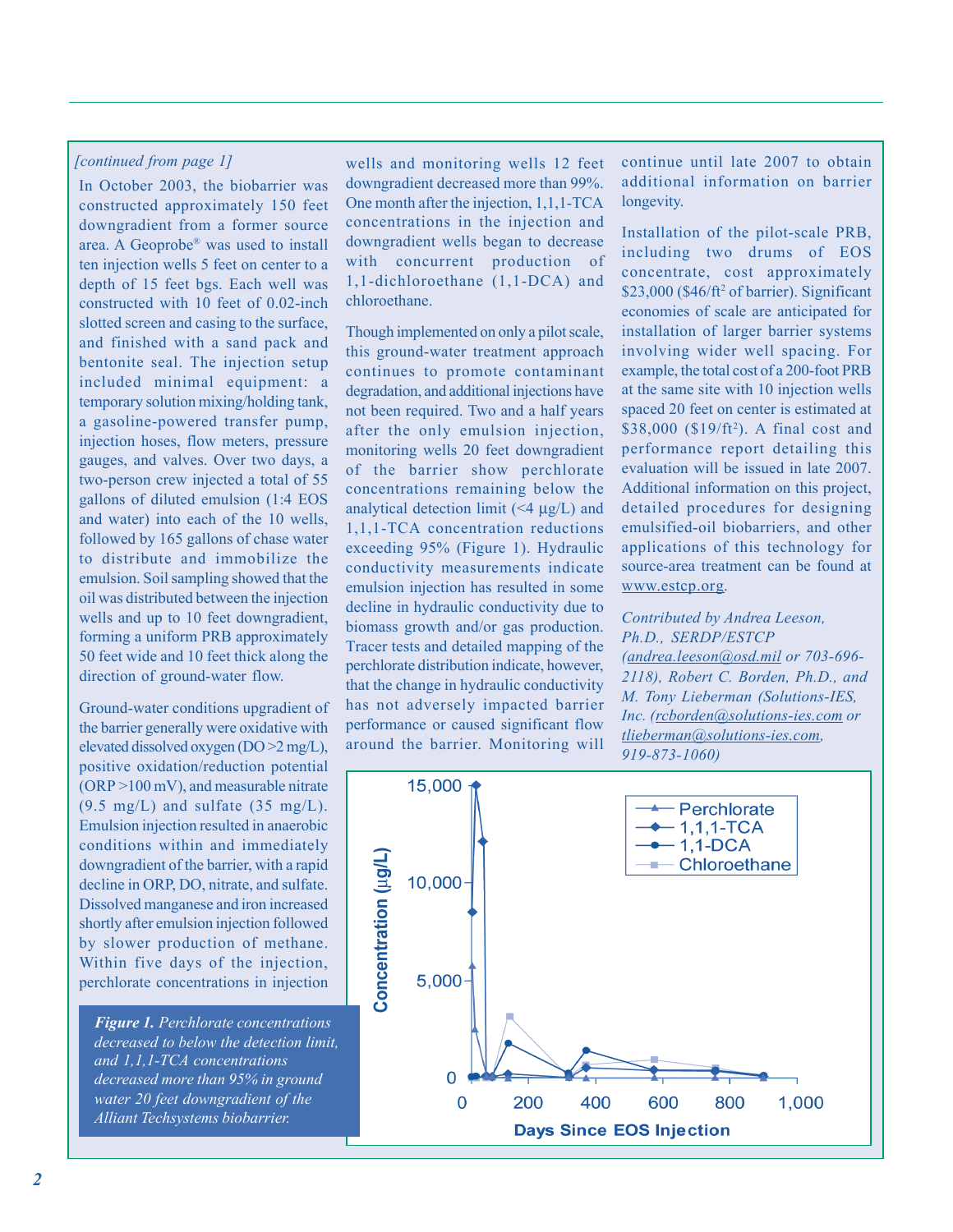## DOD Compares Benefits of Active and Semi-Passive Biobarriers

**C**urrent ESTCP demonstrations are examining design, construction, and performance elements of a semi-passive barrier at the Longhorn Army Ammunition Plant (AAP) in Karnack, TX, and those of an active barrier at the Navy Industrial Reserve Ordnance Plant (NIROP) in West Valley City, UT. DOD's upcoming guidance manual for characterizing and remediating perchlorate-contaminated ground water will reflect site applicability, benefits, and disadvantages identified through the demonstrations.

The evaluation focuses on developing optimal strategies for delivering and distributing soluble ground-water amendments serving as organic substrates (the electron donor), thereby creating an in-situ biobarrier. The active approach relies on continuous recirculation of ground water into which amendments are injected, while the semipassive approach uses intermittent recirculation of amendments (Figure 2). Both approaches employ an electron donor in soluble form that allows easy



distribution in the subsurface target zone. This strategy relies upon addition of electron donor in quantities high enough to achieve target perchlorate reductions, but low enough to avoid negative impacts on secondary water-quality characteristics. In contrast, a fully passive system involves injection of large quantities of electron donor during a single injection event, which maintains reducing conditions for several years but can more adversely affect secondary water-quality characteristics.

The Longhorn AAP semi-passive biobarrier was constructed downgradient of a former landfill, where earlier investigations identified a 250-foot-wide perchlorate plume with concentrations exceeding 3,000 µg/L. A shallow aquifer extends to a depth of 35 feet bgs within interbedded sand, silt, and clay, and ground-water velocity in the treatment zone is approximately 37 ft/yr.

Five recirculation wells with 10-foot screens were installed in 35-foot spacing along a line perpendicular to

ground-water flow. The wells were designed for use as either injection or extraction wells, depending upon selected ground-water recirculation patterns. The top of each well screen generally coincides with the area's water table, at 14-17 feet bgs. Following pump tests and ground-water

*Figure 2. Semi-passive and active biobarriers rely on the same bioremediation process but involve contrasting engineering factors and electron distributions in the subsurface.*

modeling, two intermediate injection wells with 15-foot screens were installed between each of the adjacent recirculation wells to enhance substrate distribution. Incorporation of intermediate wells resulted in an estimated 33% reduction in time needed for ground-water recirculation and associated distribution of electron donor across the full barrier. Ground-water travel time between injection and extraction points ultimately ranged from one to several months, depending on flow regimes across the treatment area.

Prior to amending the aquifer, groundwater extraction pumps in two of the recirculation wells began operating at extraction rates of 1.7 and 1.0 gpm. After five weeks of recirculation and a tracer test, soluble (60%) sodium lactate was added as an electron donor through three injection wells and eight intermediate wells on a batch basis three times each week. Over a three-week period beginning in late March 2004, a total of 273 gallons of sodium lactate were injected into the aquifer. The recirculation system was turned off, and the system was allowed to operate in a passive mode for eight months, after which a second amendment (using  $443$ ) gallons of sodium lactate) was conducted.

Ground-water sampling indicated perchlorate concentrations within the biobarrier had decreased from an average of 450 µg/L to approximately 13 µg/L within approximately three months after the second injection cycle. Only minimal impacts on secondary water-quality characteristics such as increased sulfide or manganese concentrations were noted. Groundwater sampling after the second amendment also indicated variability in contaminant reductions within different

*[continued on page 4]*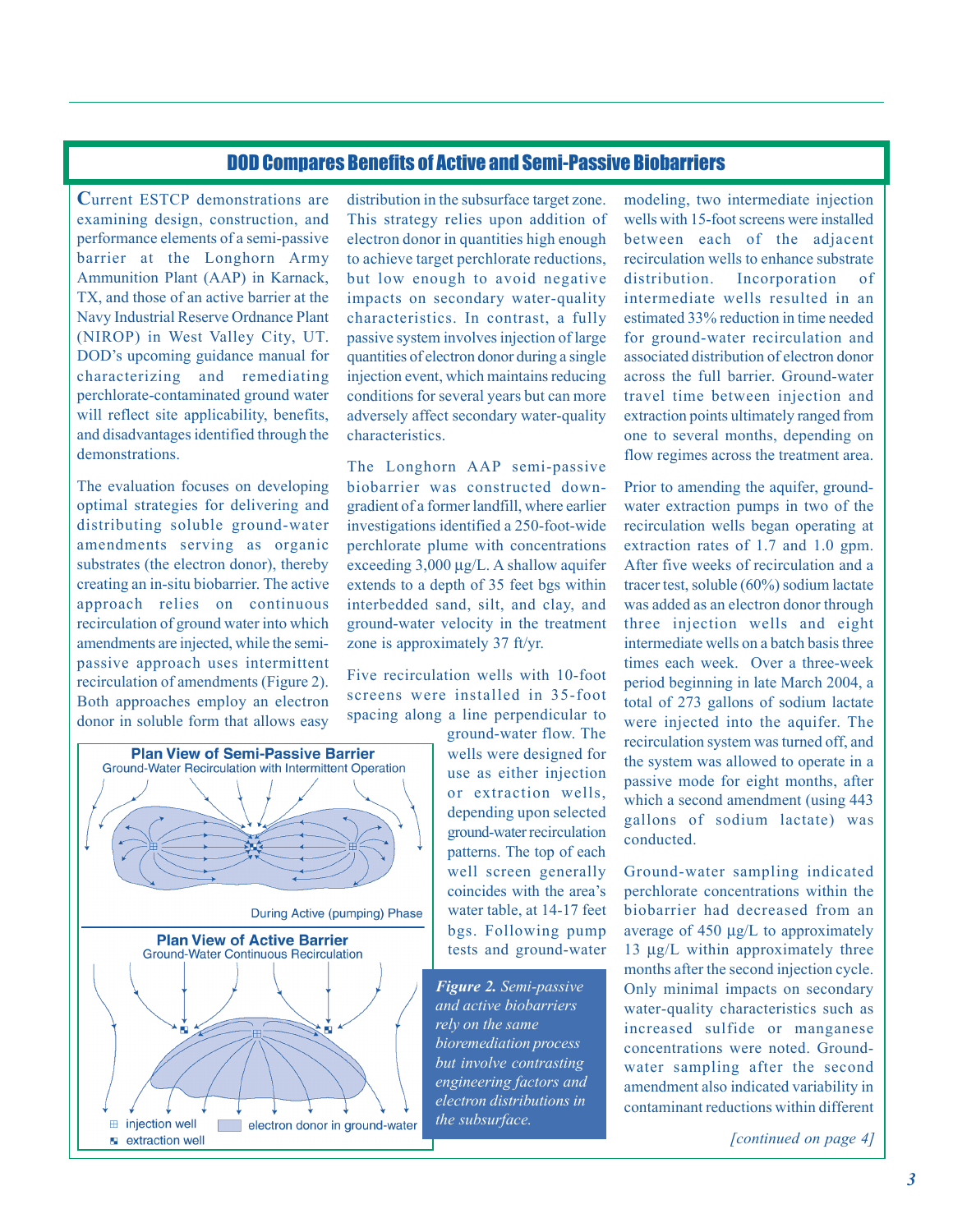### *[continued from page 3]*

areas of the biobarrier. Subsequent tracer tests suggested that one portion of the barrier received less electron donor than the remainder. A third injection cycle was conducted 11 months later, in November 2005, using an alternate ground-water recirculation pattern. This system modification resulted in successful distribution of electron donor across the biobarrier and more consistent reductions in perchlorate concentrations.

In contrast, an active rather than semipassive biobarrier was selected for use at NIROP due to greater concern regarding potential impacts on secondary water-quality characteristics. The active system also was anticipated to more effectively degrade perchlorate existing in a deeper (120 feet bgs) aquifer within sandy lithology. A dualwell extraction system began operating in late 2005, using ethanol as an electron donor delivered into a central injection

well. After 2-3 months of operation, initial field results suggested that the use of ethanol may accelerate fouling of the injection well due to site-specific geochemical conditions.

System operation was temporarily suspended in order to complete modifications that would allow use of citric acid as an electron donor, and operations resumed last summer. Ground water currently is extracted from the two extraction wells at rates of 10 and 50 gpm, amended with citric acid, and re-injected into the central injection well on a continuous basis. Concentrations of citric acid are controlled closely, with only small increases being made to approach but not exceed the stoichiometric demand of 7.3 mg/L.

Previous applications of active and semipassive approaches for electron delivery suggest that the active approach more effectively distributes and controls ground-water amendments and is less likely to impact ground water.

Implementation of an active system involves higher costs, however, due to increased infrastructure and field operations. Although an active system may require fewer wells, continuous operation of the wells and associated fouling-prevention measures additionally increase costs for operations and maintenance (O&M).

A final cost and performance report on the two demonstrations will be available in early 2007 on DOD's ESTCP web site (http://www.estcp.org). DOD anticipates publication and ESTCP posting of the guidance manual, including field and laboratory protocols, later next year.

*Contributed by Andrea Leeson, Ph.D., SERDP/ESTCP (andrea.leeson@osd.mil or 703-696- 2118), Evan Cox, and Tom Krug, Geosyntec (tkrug@geosyntec.com or 519-822-2230)*

## Alternate Strategies Used to Implement Mixed-Substrate Biobarriers at Defense Facilities

**T**he U.S. Navy and U.S. Air Force are testing various approaches to the design, construction, and operation of biobarriers for enhancing anaerobic bioremediation of chlorinated volatile organic compounds (CVOCs) and perchlorate found at many military facilities. Comparison of systems at the Naval Weapons Industrial Reserve Plant (NWIRP) in McGregor, TX, and Whiteman Air Force Base (AFB) southeast of Kansas City, MO, indicate that the technology may be implemented for short-term use (as at Whiteman AFB) or long-term use involving engineering elements incorporated during barrier construction to facilitate carbon rejuvenation (NWIRP McGregor). Applications at these facilities and other sites illustrate that factors such as media availability, restoration objectives, and budgetary factors play significant roles in biobarrier design and construction, and confirm earlier findings that the technology is best suited to shallow ground water.

Nearly 2.5 miles of a biobarrier were installed in segments within shallow weathered limestone at NWIRP McGregor in 2002 to reduce source-area perchlorate plume mass, remediate contaminated ground water before discharge into surface water, and expedite offsite property cleanup. (For background information, view the February 2004 issue of *Technology News and Trends* online at http:// www.cluin.org). Prior to construction, extensive bench- and pilot-scale studies were conducted to evaluate organic media and potential construction methods. Full-scale construction involved excavation of more than 13,000 linear feet

of trenches and backfilling with a mixture of mushroom compost, ¾-inch pine wood chips, soybean oil, and 1 inch crushed limestone. Horizontal sections of perforated polyvinyl chloride piping were installed along the trench bottoms for future biobarrier rejuvenation. Construction costs averaged \$200/ft<sup>2</sup> per linear foot or less than \$15 per vertical foot.

Periodic monitoring of geochemical indicators such as ORP, total organic content (TOC), and nitrate suggested that carbon rejuvenation eventually would be required to sustain long-term effectiveness of the biobarrier. In August 2006, nearly 22,000 pounds of an emulsified oil substrate (EOS) solution were injected into 15 onsite and offsite biobarrier segments about four years

*[continued on page 5]*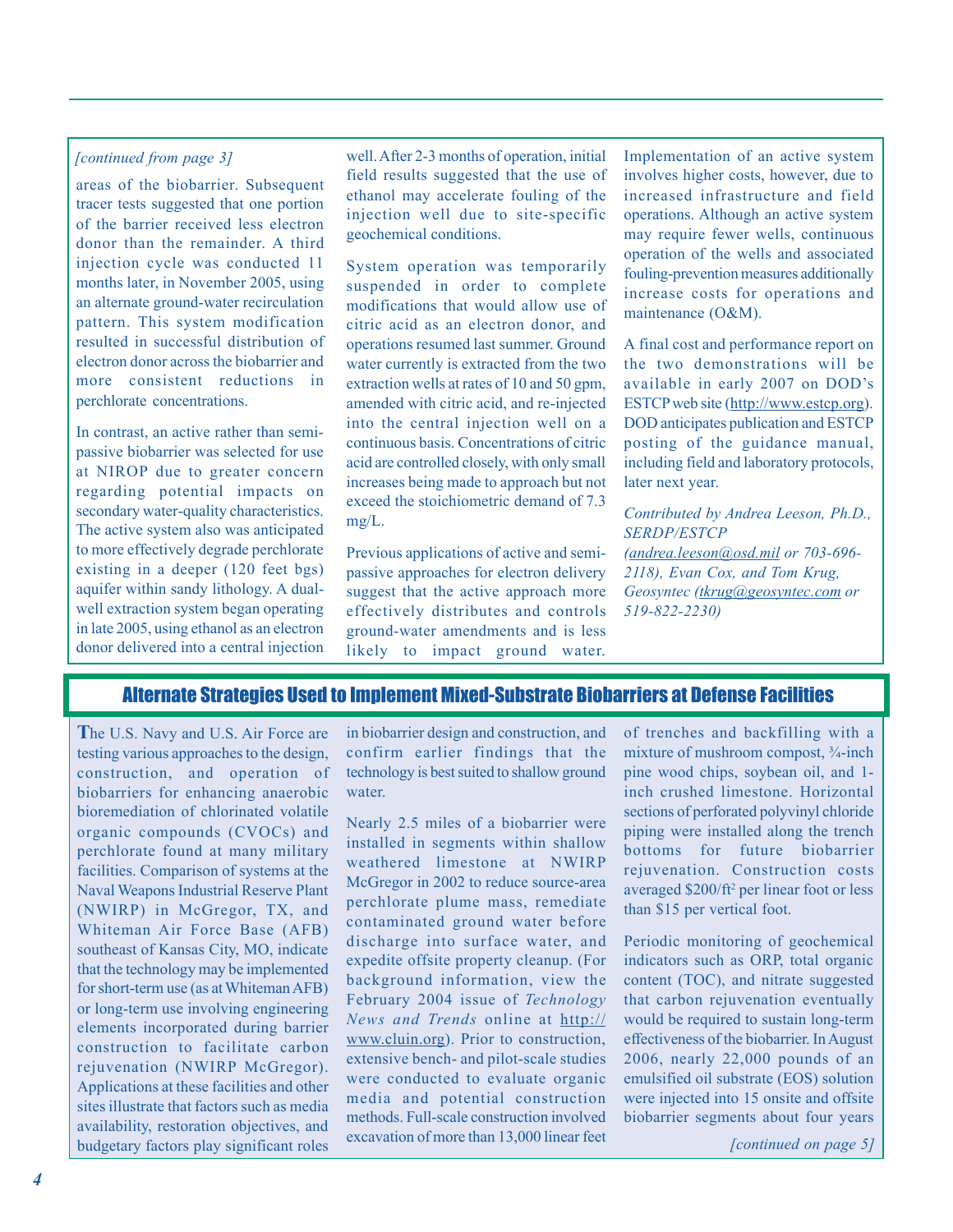*Figure 3. Trench depths for the Whiteman AFB biobarrier system varied from 10 to 20 feet, depending on elevation of underlying competent shale bedrock.*

#### *[continued from page 4]*

after installation. Follow-on analytical sampling will be conducted this month to assess carbon-substrate injection effectiveness.

Sample analysis indicates that the biobarrier continues to effectively treat perchlorate-contaminated ground water, reducing concentrations within the barrier from 1,000 ug/L to below the laboratory detection limit of 2  $\mu$ g/L. Effective use of the biobarrier and other remedial measures resulted in gaining "operating properly and successfully" approval for the entire remedial system in June 2006. Accomplishing this milestone facilitates upcoming transfer of 3,700 acres of the NWIRP property to the City of McGregor for redevelopment.

The alternate biobarrier strategy at Whiteman AFB (in an area known as "Site DP-32") employed lessons learned at NWIRP McGregor, many of which involved a streamlined design, more conventional construction equipment, and a simpler reactive media mix. The Whiteman AFB biobarrier was installed in the vicinity of a site disposal pit that was part of a former water treatment plant and possibly also used as a hospital burn pit. After the treatment plant was relocated to the west side of the base in the 1960s, military family housing (including a playground) was placed in the area. The housing units and playground were demolished in 2005, and the area is expected to be used for future training activities.

In 2002, field investigations identified CVOCs (primarily TCE) in the area's ground water at concentrations reaching



1,000 µg/L. In addition, surface water in a downgradient creek contained TCE concentrations approaching 200 µg/L. During remedy selection, a biobarrier was selected over a ZVI PRB and a groundwater recovery/treatment system due to:

- Successful biobarriers at Offutt Air Force Base, NE, and Altus Air Force Base, OK, showing that organic-mulch biobarriers effectively remediate shallow TCE-contaminated ground water;
- Ready availability of no-cost organic media;
- Significant savings in construction costs compared to a ZVI PRB and in O&M costs compared to a groundwater recovery and treatment system;
- Absence of aboveground system elements interfering with ongoing site operations; and
- Limitations posed by minimal hydrogeologic data (particularly related to ground-water residence time) that would not impact biobarrier design and implementation.

A full-scale 270-foot-long, 10- to 20-footdeep biobarrier was constructed at Whiteman AFB in March 2004 as part of a treatability study. The system was installed in a 5- to 10-foot-thick clayey gravel (weathered bedrock) layer using conventional excavators (Figure 3).

Keying into an underlying and competent shale layer, the barrier trenches were constructed in approximate 40-foot sections to minimize side-wall sloughing and facilitate ground-water management during field activities. Trenches were backfilled with a 1:1 mixture of organic mulch and clean sand. To minimize material and transportation costs,

*[continued on page 6]*

# Contact Us

*Technology News and Trends* is on the NET!

View, download, subscribe, and unsubscribe at:

http://www.epa.gov/tio http://cluin.org/newsletters

*Technology News and Trends* welcomes readers' comments and contributions. Address correspondence to:

John Quander Office of Superfund Remediation and Technology Innovation (5102P) U.S. Environmental Protection Agency Ariel Rios Building 1200 Pennsylvania Ave, NW Washington, DC 20460 Phone: 703-603-7198 Fax: 703-603-9135